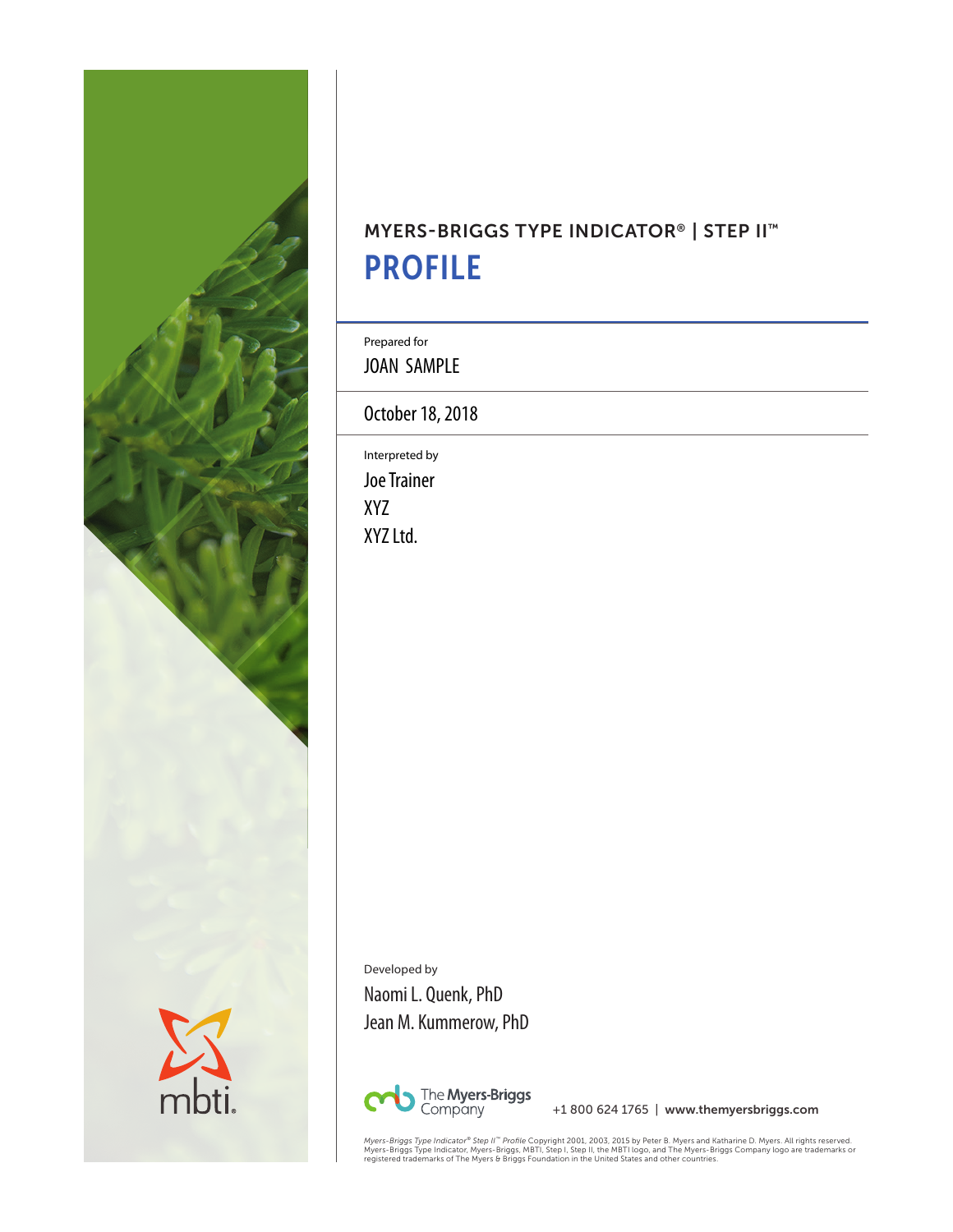



Your Myers-Briggs® Step II™ Profile gives you information about your personality type based on your answers to the MBTI<sup>®</sup> assessment. It first indicates your Step I<sup>™</sup> resultsyour reported four-letter type. Next it shows your Step II results—your expression of five facets for each of the four Step I preference pairs.

## Your Step I<sup>™</sup> Results

INFJs tend to be quietly forceful, intense, conscientious, and concerned for others. They work with perseverance and originality. They are often motivated by a larger purpose or mission they want to accomplish. They are respected for their clear convictions regarding how to serve the common good.



The length of the lines on the preference clarity index (pci) graph above shows how clearly or consistently you chose one preference over the other in each pair. The longer the line, the more often your answers indicated that preference, and the more likely it is that the MBTI assessment has accurately reflected your preference.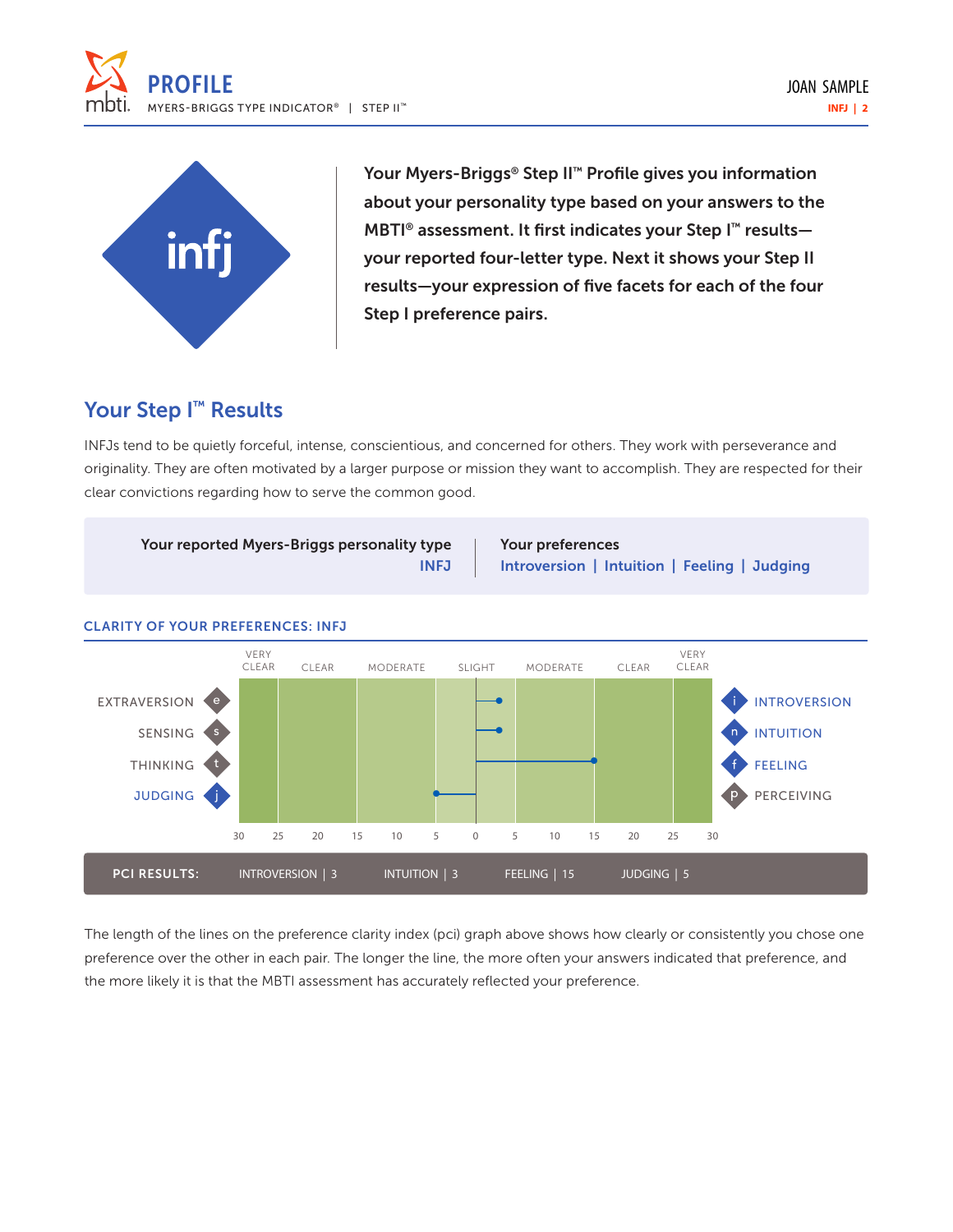

### Your Step II<sup>™</sup> Results

The graphs that follow show your Step II results—your expression of five facets for each of the Step I preference pairs. Be aware that a preference is broader than its facets and so your five facet scores do not add up to your Step I preference score.

The length of each line on the graphs shows how consistently you chose one facet pole over the other. The longer the line, the clearer your preference is for that pole. Scores of 2–5 that are on the same side as your Step I preference indicate *in-preference* results. Scores of 2–5 on the opposite side of your Step I preference indicate *out-of-preference* results. Scores of 0 and 1 are in the *midzone* and often mean a situational or muted use of either pole.

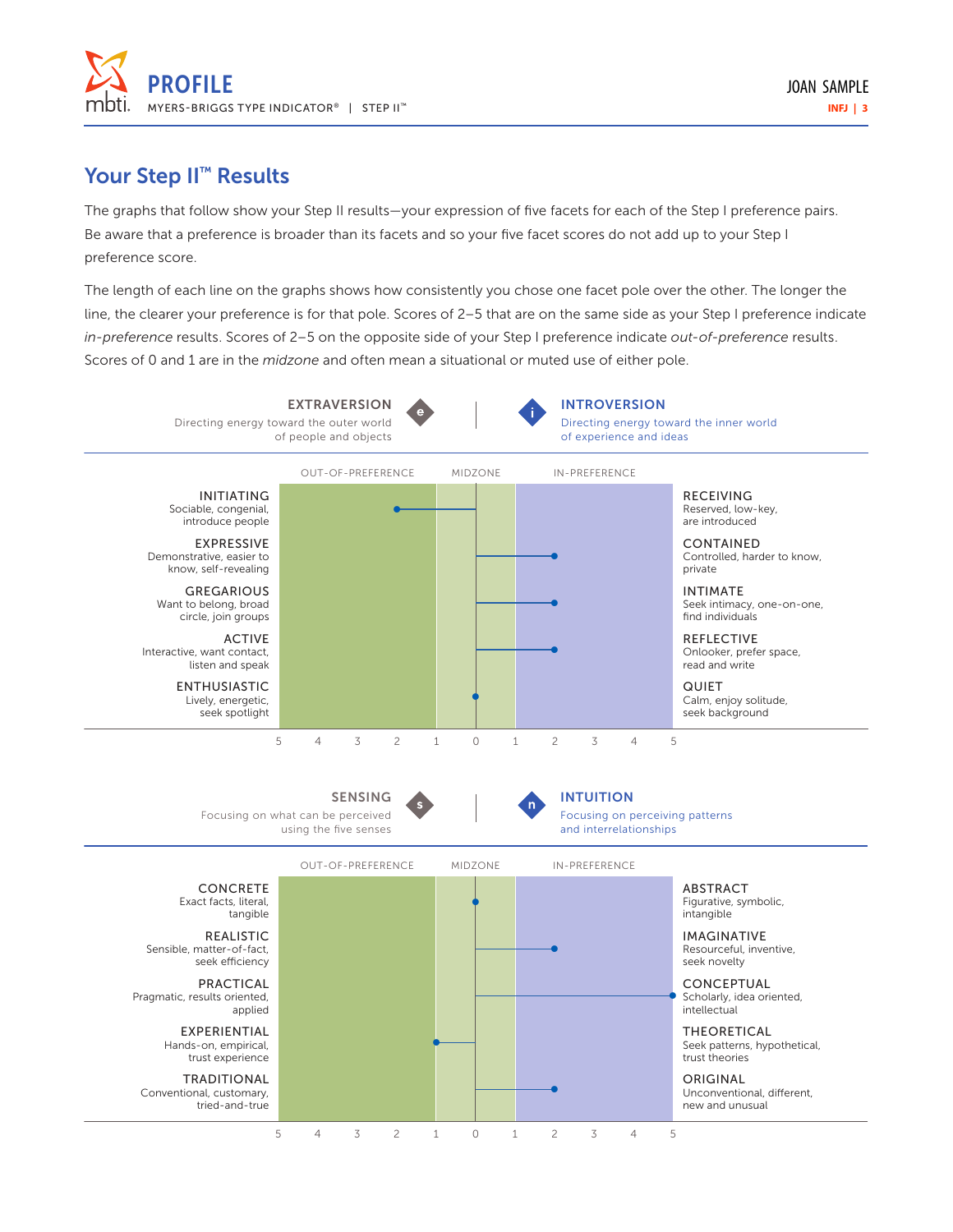